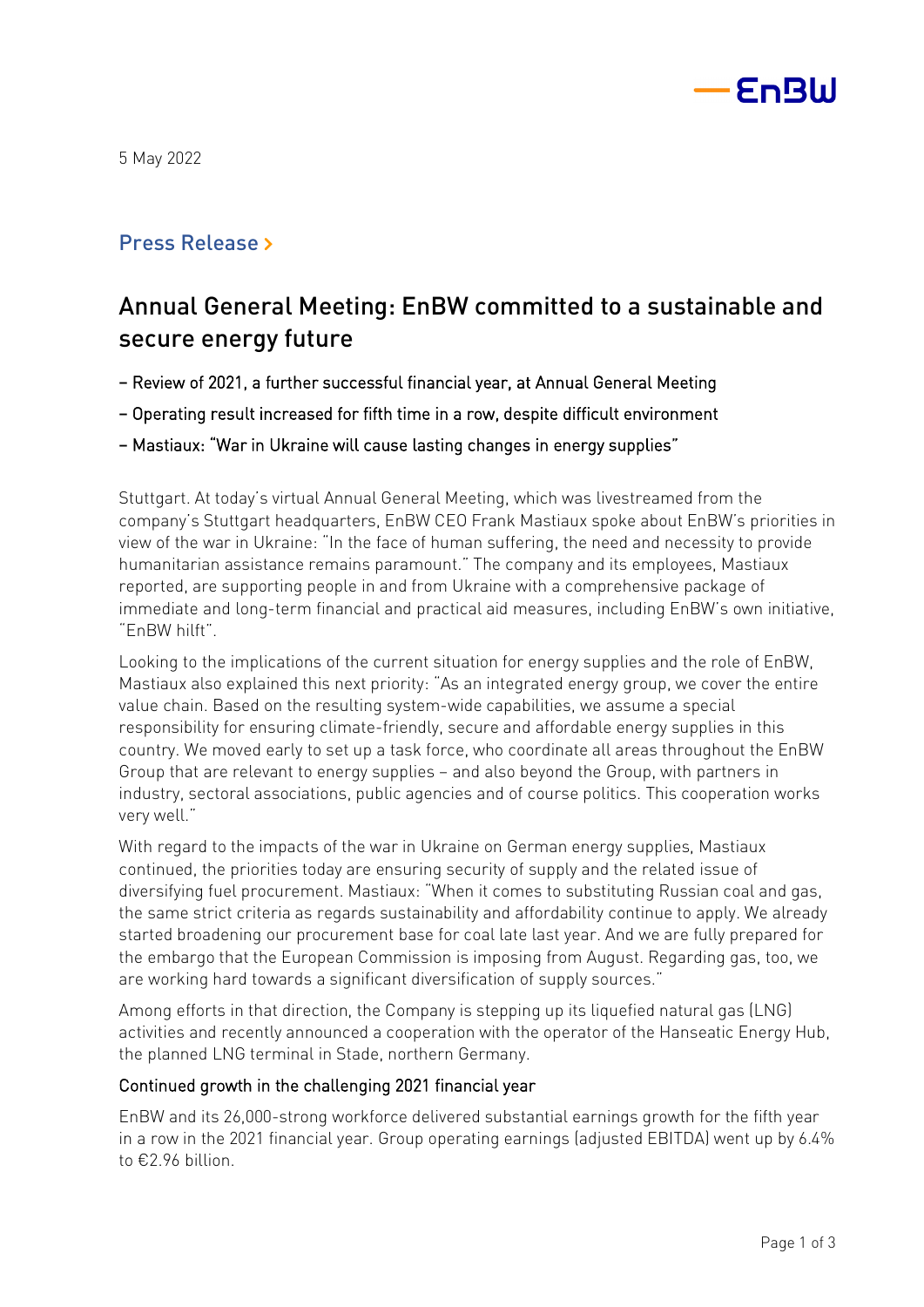

5 May 2022

As EnBW CEO Mastiaux explained in his positive review of the year, "EnBW consistently continued its growth course in a challenging environment last year. The breadth of the portfolio and EnBW's integrated lineup along the entire value chain have shown their worth in a wide variety of market conditions. They ensure stability, especially in times of uncertainty and volatility." Mastiaux added that EnBW is once again – and increasingly – reaping the rewards from having systematically invested in its capabilities over the years, including in new business areas. Consequently, he said, the Company is now market leader in fast charging and has also considerably expanded its telecommunications business.

# Positive business performance reflected in higher proposed dividend

The successful earnings performance is also reflected in dividend growth. Adjusted for one-off effects, EnBW generated Group net profit attributable to the shareholders of EnBW AG of approximately €1,203 billion in the reporting year. The Board of Management consequently proposed a dividend of €1.10 per share at the Annual General Meeting (previous year: €1.00 per share). This corresponds to a total profit distribution of €298 million and a 36% payout ratio.

## Growth path to continue, including in new business areas

With the EnBW 2025 strategy, as a provider of sustainable infrastructure solutions in the energy sector and beyond, EnBW moved early to align with key growth markets, all of which hold great potential. The aim is to achieve Group earnings (adjusted EBITDA) of well over €3 billion in 2025.

Mastiaux: "We moved early to address relevant megatrends, such as the rapidly rising demand for renewable energy sources and high-performance grids, the accelerating growth of electric mobility, the ongoing digital transformation and developments surrounding hydrogen." The transition to carbon-neutral energy supplies in Germany in the long term now has to be further accelerated, Mastiaux emphasised in his speech, saying that this applies to all investment in renewables and the hydrogen sector and to the necessary infrastructure, from electricity and gas grids to electric mobility.

To achieve this, he said, EnBW needs lean processes and efficient implementation more than ever before. "Our energy policy, our regulatory environment and the way things are organised in our country must be geared towards enabling this," Mastiaux said. With its integrated portfolio across the entire energy value chain and matching capabilities, he added, EnBW can and will make an important contribution here.